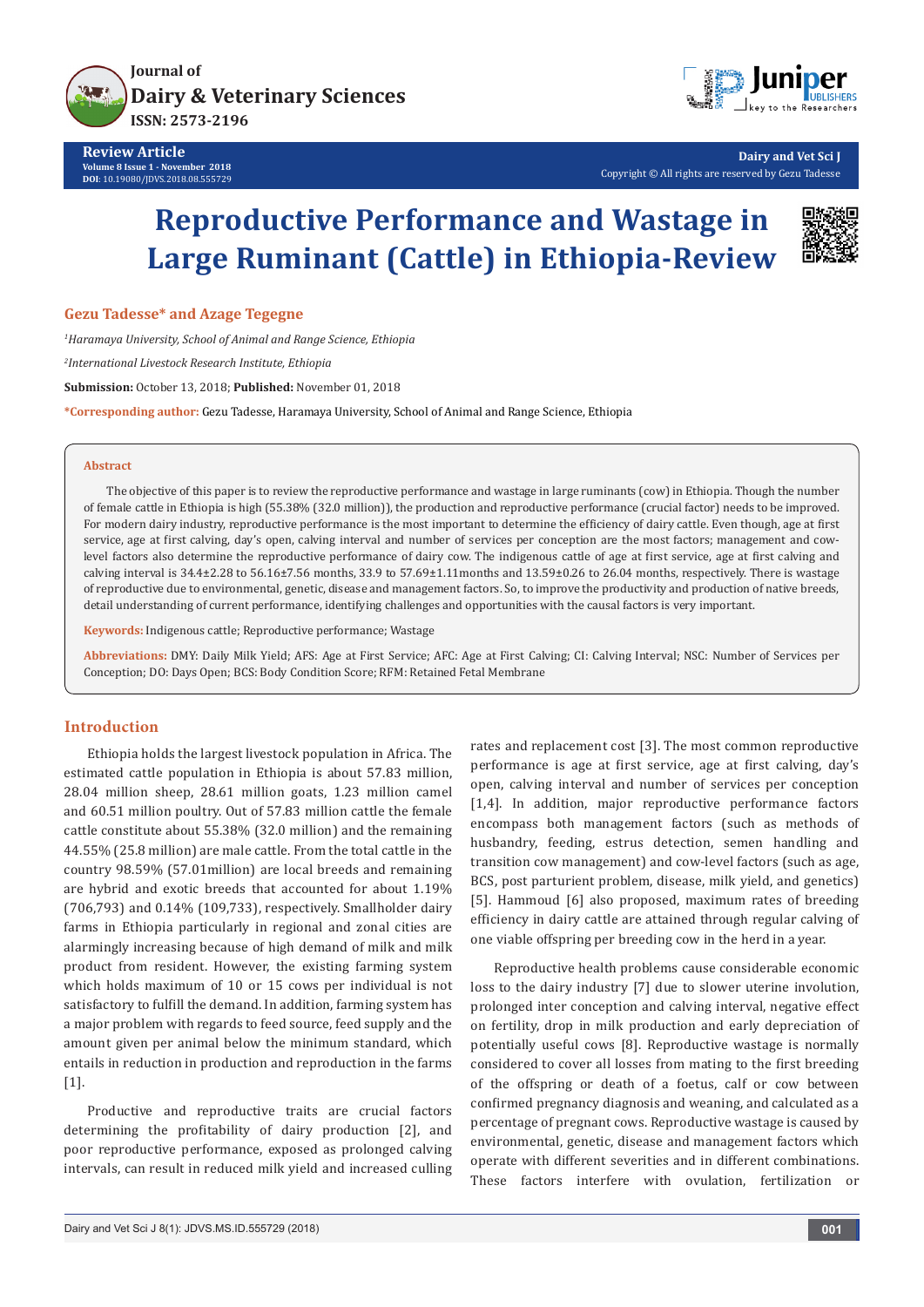implantation and during gestation and parturition [9]. Thus, reproductive disorders are one of the most important problems that affect the production and productivity of dairy cows [10]. Therefore, the objective of this review is documenting the reproductive performance and wastage in large ruminants (cow) in Ethiopia.

# **Milk Yield and Lactation Length Performance of Ethiopian Cows**

The main parameter that is used to gauge the efficiency of production in dairy farm is milk. According to CSA reported, the average milk yield per cow per day is about 1.37 liters. Milk production in Ethiopian zebu produces an average range of 2-4 liters with minimum of 1 liters and maximum of 6 liters [1]. The average daily milk yield (DMY) performances of indigenous cows in PLWs was 1.85 litres/day and ranged from 1.24 litres in rural lowland agro-pastoral system of Mieso to 2.31 litres in rural highland dairy production system of Fogera [11]. In addition, the mean daily milk yield/liters for local cow in western Oromiya is 2.2 ±0.6 [12]. According to Mustefa & Adebabay [13] stated, the yield of milk for local cows is 1.96 ± 0.8193 and 1.82 liters/day in Wolmera areas and Bure district, respectively.

There is a variation in daily milk yield performances of cattle (local) due to agro-ecology effect. For example, the value of average daily milk yield was higher in mid land  $(2.127 \pm 0.094)$ than low land  $(1.861 \pm 0.084)$  [14]. Also, the average milk yields for the different stages of lactation in Mecha and Bahir Dar Zuria Districts was 2.0, 1.2 and 0.6 litres for the first, second and third lactations, respectively with an overall average milk yield of 1.2 litres for local cows [15]. Moreover, the average milk yield of local cows per day are 2.73±0.82, 2.01±0.73 and 0.85±0.35 litres for the first, second and third stage of lactations, respectively with an overall average of 1.86±0.63 litres per day [16]. In general, the lower average daily milk yield per cow can be attributed by poor management practice (housing, feeding system and feed nutritional value), stage of lactation and poor genetic potential of the sample population and disease (mastitis which contribute to the low milk production) prevalence.

Lactation length is the time, through which a cow continues giving milk in one parturition. The average lactation period per cow at country level is estimated to be about six months. The average lactation length in North Showa zone showed for local breeds is 273.9 days [17]. Beriso [18] also reported, the lactation length in Aleta Chukko District was 9.93 ± 0.2 months. Kedija & Adebabay [19] stated, the average lactation length of local cows was 7.29 months at Meiso 9.8 months at Bure District, respectively.

The overall average lactation length  $324.06 \pm 15.09$  days  $(10.802 \pm 0.503$  months) and it varies between agro-ecologies, in midland areas the local dairy cattle can be milking for longer period  $(11.875\pm0.748)$  than lowland areas  $(9.82\pm0.66$  years). This might be related with, in midland areas by nature there is exceptional longer rainfall period besides, normal rainfall

as result there would be forage availability for milking cows for some extent. Tadesse [20] noted that lactation milk yield is influenced by period of calving and parity number, but no by season of calving. Genotype has own effect on yield performance for lactation milk yield, when variation among genotypes in milk production potential is attributed to genetic potential of each genotypes and poor management (housing, feeding system and feed nutritional value) and disease (mastitis) resistance [21].

## **Reproductive Performance of Ethiopian Dairy Cows**

Reproductive performance is one of the most important concerns of the modern dairy industry worldwide, and it is characteristic of outstanding importance in dairy cattle business and often a major determinant of biological and economic efficiency of livestock production in tropics [22]. The reproductive performance of the breeding female is probably the single most important factor that is a prerequisite for sustainable dairy production system and influencing the productivity [23,24]. The causes of decreasing fertility in dairy cattle are multifactorial origin, and the relevance of different factors varies depending on the geographical areas and the herd [25]. Many factors such as management, nutrition, and genetics are among the reasons for deterioration of reproductive performance [26]. There is a relatively better reproductive performance of dairy cows at Bishoftu because of better feed availability, better AI services in bigger towns, and educational status and farming experience of dairy owners [27].

## **Age at first service (AFS)**

Age at first service (AFS) is the age at which heifers attain body condition and sexual maturity for accepting service for the first time. Age at first service in Ethiopia highland Zebu and Horro cattle were 53 and 55months, respectively. Sisay & Assemu [28] also reported for Horro and Fogera cows are 46.79±1.03 and 42.24±0.05 months, respectively. In addition, the mean age at first service of local heifer reported by Adebabay is 42.48 months in Bure district. AFS in selected Gojam zone varies for different production system reported by Melku are 56.16±7.56, 45.00±2.28 and 39.00±5.40 in rural, peri-urban and urban production system, respectively; because there is good management practice (feeding health care and housing sys-tem) in urban production system. The average age at first service for Ogaden heifers at Haramaya University is 34.4±2.28 months, with minimum and maximum values of 22.6 and 51.5 months, respectively. However, 26% of Ogaden heifers the age at first service is below 24 months. Heifers are considered ready for mating from about 24 months of age or about 200kg body weight [29].

The average AFS of local heifers was 42.48 months Adebabay and Beriso reported, 51.24 ± 0.55 in Aleta Chukko District. AFS is influenced by genotype, nutrition and other environmental factors. First calving marks, the beginning of a cow's productive life and influences both the productive and reproductive life of the female, directly through its effect on her lifetime calf crop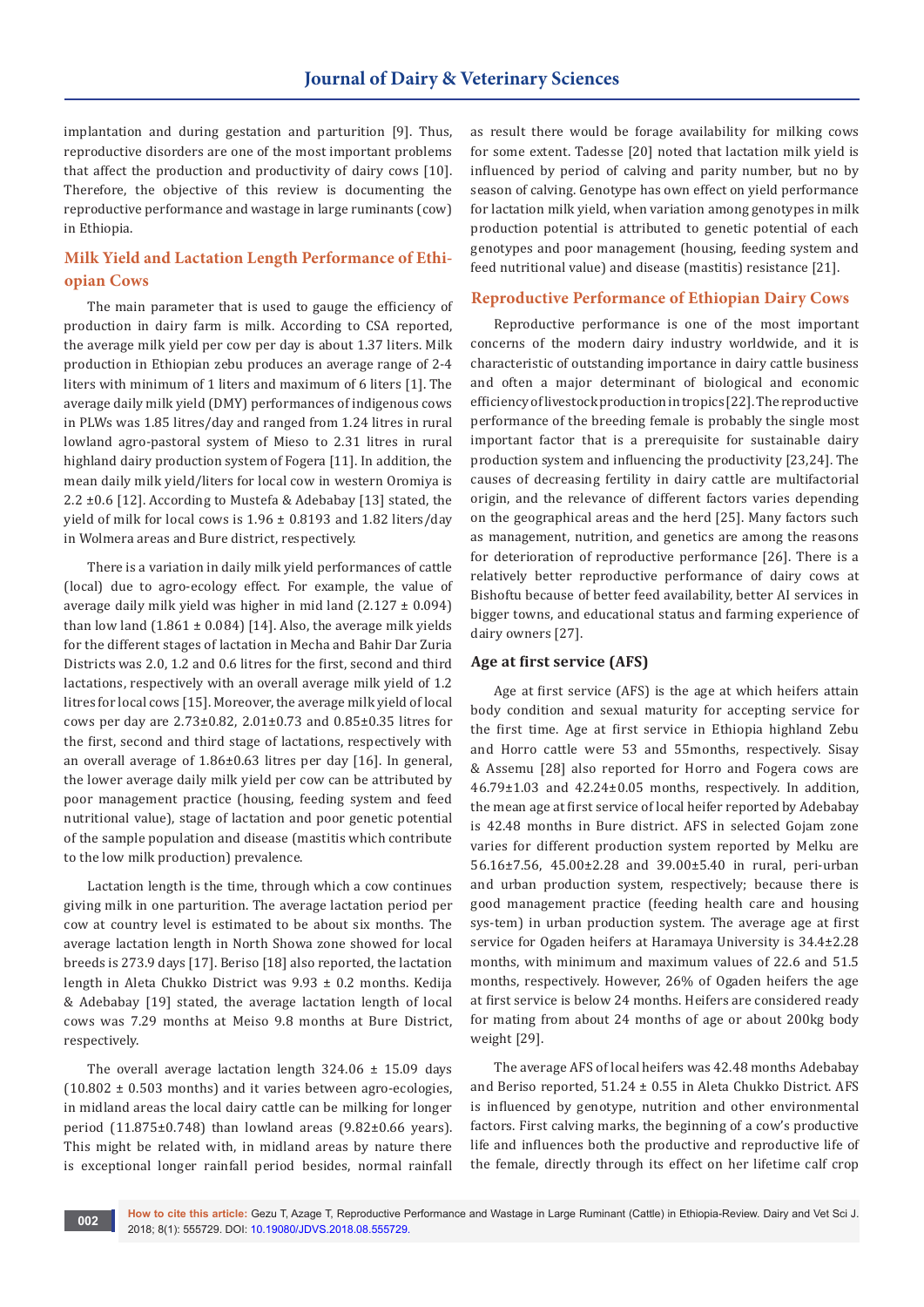and milk production and indirectly through its influence on the cost invested for up-bringing. Also, a substantial delay in the attainment of sexual maturity may lead a serious economic loss, due to additional, non-lactating, unproductive period of the cow over several months [30] (Table 1).

| Place/local breed                 | AFC                     | Auther/s or source           |
|-----------------------------------|-------------------------|------------------------------|
| Bahir Dar                         | 4.76 years              | Asaminew [15]                |
| Mieso District                    | $52.49\pm0.91$ months   | Kedija [19]                  |
| Ogaden cattle at HU               | $49.2\pm4.43$ months    | Getinet [29]                 |
| Fogera cattle                     | $50.8\pm0.36$ months    | Melaku [39]                  |
| Metekel ranch                     | $52.43\pm0.17$ months   | Almaz [38]                   |
| Tigray (pri-urban)                | $3.63\pm0.69$ years     | Gebrekidan [24]              |
| Chacha district                   | $47.16 \pm 8.7$ months  | Mulugeta &<br>Belayeneh [17] |
| Horro                             | $57.69 \pm 1.11$ months | Sisay $[21]$                 |
| Fogera cattle                     | $51.4\pm0.05$ months    | Assemu [34]                  |
| Fogera cattle at<br>Metekel Ranch | $55.44 \pm 6.72$ months | Melku [16]                   |
| Arsi zebu                         | 33.9 months             | Solomon [1]                  |
| Wolayita Zone                     | $3.926 \pm 0.090$ years | Zeru [14]                    |

**Table 1:** Age of first calving for different Ethiopian cattle.

## **Age at first calving (AFC)**

Age at first calving is the age at which heifers calve for the first time. The beginning of productive life the heifer is called age at first calving. The AFC several studies carried out for local cows are varying. The desirable age at first calving in local breeds is 3 years, even if the recommended heifers calve between 23 and 25 months of age, which is considered as optimum that increase profitability of the dairy business. AFC is one of the important factors contributing to economic return and is determined partially by farmer policy. AFC is affected by different factors like breed, nutritional status and management differences of dairy cows. For example, AFC in selected Gojam zone is higher in urban (66.48±7.68) than peri-urban (49.92±7.08) and urban (49.80±5.40) production system because of poor management. First calving marks, the beginning of a cow's productive life and influences both the productive and reproductive life of the female, directly through its effect on her lifetime calf crop and milk production and indirectly through its influence on the cost invested for upbringing.

 Under controlled breeding, heifers are usually mated when they are mature enough to withstand the stress of parturition and lactation. This increases the likelihood of early conception after parturition. In traditional production systems, however, breeding is often uncontrolled, and heifers are bred at the first opportunity. This frequently results in longer subsequent calving intervals. Researchers have indicated in Ethiopia that of highland zebu had 53 months [1]. In general, earlier calving increases lifetime productivity of cows. AFC influences both the reproductive and productive life of the female directly

through its effect on her life time, calf crop and milk production and indirectly upon cost invested for her upbringing and the magnitude of genetic progress. Prolonged age at first calving will have high production in the first lactation but the life time production will be decreased due to less no of calving. If the age at first calving is below optimum, the calves born are weak, difficulty in calving and less milk production in first lactation.

## **Calving Interval (CI)**

CI is the gap between two successive calving or a time elapsed between two consecutive successive parturitions, and ideally should be 12 to 13 months. CI probably the best index of a cattle herd's reproductive Efficiency. The calving interval can be divided into three periods: gestation, postpartum anestrus (from calving to first estrus) and service period (first postpartum estrus to conception) (Table 2).

| <b>Breed/place</b>                 | CI                      | <b>Source</b>                 |
|------------------------------------|-------------------------|-------------------------------|
| Fogera district                    | 20.04 months            | Addisu                        |
| Mieso district                     | $16.01 \pm 0.49$ months | Kedija [19]                   |
| North Gondar                       | $17.8 \pm 2.23$ months  | Tewodros [30]                 |
| Ogaden cattle at HU                | 492.9±13.23 days/16     | Getnet [29]                   |
| Fogera cattle                      | 19.6 months             | Melaku [39]                   |
| <b>Bure districts</b>              | $26.04$ months          | Adebabay [13]                 |
| Fogera cattle<br>(Metekel Ranch)   | 19.4 months             | Almaz [38]                    |
| Local peri urban area<br>of Tigray | 23.16 months            | Gebrekidan [24]               |
| Boran (Tatesa<br>breeding center)  | 622.6 days/20.8m        | Yifat <sup>[67]</sup>         |
| Angolellantera<br>district         | 24.94±4.1 months        | Mulugeta & Belayneh<br>$[17]$ |
| Around Mekelle                     | 453.6±88.3<br>days/15m  | Niraj [24]                    |
| Aleta Chukko                       | $19.93 \pm 0.18$ months | Beriso [18]                   |
| Horro cows                         | 13.59±0.26 months       | Sisay $[21]$                  |
| Fogera cattle                      | $21.18 \pm 0.7$ month   | Assemu <sup>[34]</sup>        |
| Fogera cattle at<br>Metekel Ranch  | 22.15±4.22 months       | Melku [39]                    |
| Arsi zebu and local<br>cows at DB  | 14.2 and 45 months      | Solomon [1]                   |
| Wolayita Zone                      | 19.913±0.832<br>months  | Zeru [14]                     |

**Table 2:** Calving interval for different Ethiopian cattle.

 Calving interval (CI) is one of the major components of reproductive performance that influences livestock production system [31]. Tadesse noted that longer CI may mainly be attributed to the result of longer CFSI and DO obtained which could be related to environmental factors, mismanagement practices like poor housing, poor nutrition or failure to detect heat by the farmer. For example, CI in selected Gojam zone is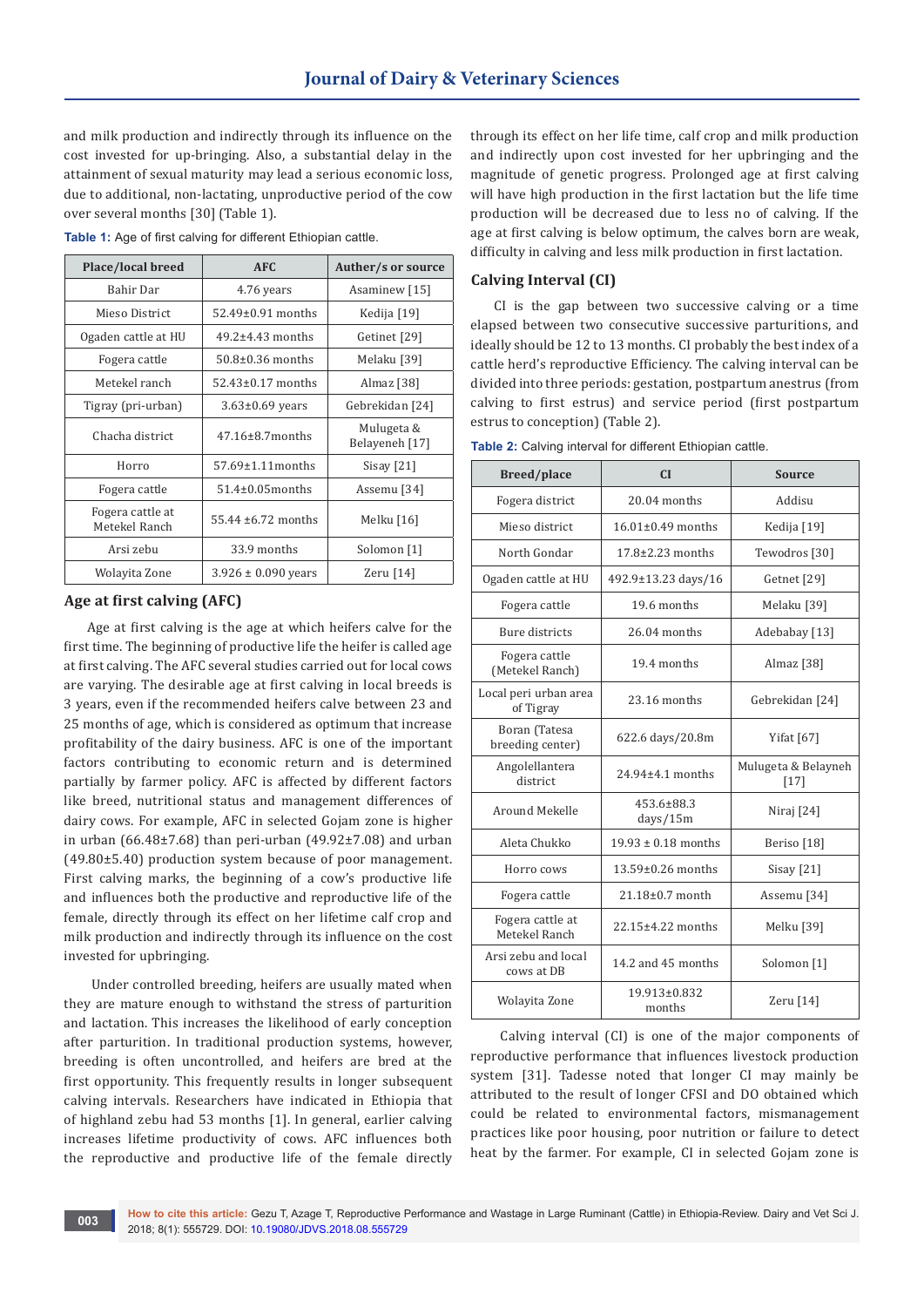higher in urban (26.72±6.55) than peri-urban (20.52±3.78) and urban (19.20±2.33) production system because of poor management. Though, calving interval is the best indicator of reproductive efficiency, extended calving interval is one of the major problems that reduce lifetime productivity of dairy herds [32]. Poor reproductive performance, manifested as prolonged calving intervals, can result in reduced milk yield and increased culling rates and replacement cost.

## **Number of services per conception (NSC)**

The number of services per conception (NSC) depends largely on the breeding system used. It is higher under uncontrolled natural breeding and low where hand-mating or artificial insemination is used. The average number of services per conception of local cows was 1.59. Number of services per conception reported around Mekelle, Bako research center, the overall least squares means in the Maksegnit town [33] and Fogera cows [34] are 2.1±0.1, 1.34±0.11 2.0±0.65 and 1.42±0.05, respectively. Also, the number of service per conception reported by Melku for rural peri-urban and urban production system are 2.51±0.73, 1.37±0.71 and 1.13±0.40, respectively.

NSC values greater than 2.0 should be regarded as poor [35] natural service conception has 1.18 whereas artificial insemination users (1.5 up to 2.3). This might indicate that there are problems in using AI methods due to various reasons, of these factors feed availability, time of insemination and heat detection plays a major role. Higher NSC results from either failure to conceive at a given service and/or failure to maintain pregnancy, thus requiring repeated services. Habtamu & Hammoud [36] also reported that year of calving and parity number exerted a significant effect on conception rate to first service.

## **Days Open (DO)**

Days open refers the interval from calving to conception (i.e. the number of days between parturition and the insemination that resulted in a pregnancy). According to Niraj and Sisay stated, the DO is 185.8± 51.2 (Mekelle) and 88.13 ±2.03 (Horro) days for dairy cows, respectively. Due to good management practice in urban production system (233.40±57.60) DO is good than rural (346.80±33.60) and peri-urban (303.60±38.40). In addition, the overall least squares mean for DO in indigenous dairy cows in Maksegnit town is 86.5±4.5 estimated to be days [33]. Year of calving has significant effect on DO but season of calving did not affected DO. However, there is significant effect of parity number, summer season and season of calving has significant effect on DO. A herd average of less than 85 open days indicates that cows are being breed early, 85 to 115days considered as optimum for dairy herd, 116 to 130 indicate slight problem, 131 to 145 moderate problems, while more than 145 open days considered as sever reproductive problem in the dairy herd.

## **Birth and Weaning Weight**

The overall mean birth weight of Fogera cattle breed calves is 21.4±0.09 kg, but the mean birth weight of Fogera calves is lower

 $(20.7 \pm 0.11 \text{ kg})$  reported by Addisu. Birth weight affected by sex of calf, season of birth and year of birth while parity of dam exerted non-significant effect. Male calves are heavier than their female counterparts (21.3±0.08 kg vs. 20.5±0.08 kg). Moreover, the overall least squares mean of birth weight is 21.50±0.29 kg, with 20.98±0.31 kg for females and 22.03±0.33 kg for males. Calves born during the dry season is heavier than those born during the short rainy season. This might be because dams calved in the dry season would have better nutrition during the previous season therefore be in a better body condition during calving. In general, birth weight declines as year advances might be because the deterioration of the grazing lands due to over grazing and variability in birth weight across years implies inconsistency of management level of the farm and variability of natural pasture between years. Researchers reported that year (season) of birth a significant effect on birth weight of calves [37].

The overall mean of weaning weight at eight months (mean weaning age of calves at ALRC) of Fogera calves are 102.2±0.77kg Assemu and Aynalem reported 79.0±1.51kg for Ethiopian Boran breed. But Almaz [38] reported for Fogera cattle breed calves at ALRC is lower (88.6±0.33kg) compared to than Assemu. Getinet also reported for Ogaden breed at six months of age is 91.7±1.67kg, this is might be due to the weaning age and production objective difference of the breeds. Weaning weight of Fogera calves is 88.6±1.3kg. The least squares means of live weights of calves at weaning and 9 months are 91.65±1.67kg and 111.1±2.16kg, respectively, with 95.42±1.92kg and 116.64±2.49kg for males and 87.88±1.95 kg and 105.50±2.37 kg for females and the overall least square means weight at 24 and 30 months of ages are 200.7±3.43, and 234.79±3.67 kg, respectively, which meet the minimum weight for the age of export beef animals. Calves born during wet season has additional weight over calves born during dry season.

Calves born in the short rainy season were heavier than those born in the main rainy season (90.2kg vs. 86.7kg), which might be due to the fact that dams calved during the short rainy season would get better available forage in the main rainy season thus produce better milk for the calves while those calved in the main rainy season immediately gets in the dry season. Less milk production by younger and older cows can bring a calf with lower weaning weight. This might be due to the availability of optional feed resource during wet season, which are palatable and digestible for the calves. Season has significant effect on weaning weight of calves for Fogera cattle breed [39]. The trend of birth weight and weaning weight of Fogera cattle breed at the research center had shown a considerable decrement across the advancement of year. The decreasing trend might be due to deterioration of the production environments (feed quality and seasonality; and disease prevalence), lack of care and facility improvement for the center, unavailability of continuous concentrate feed supply for dams and poor recording system. Additionally, the shift of the ranch to the research center without any facility and feeding strategy, increasing the cattle population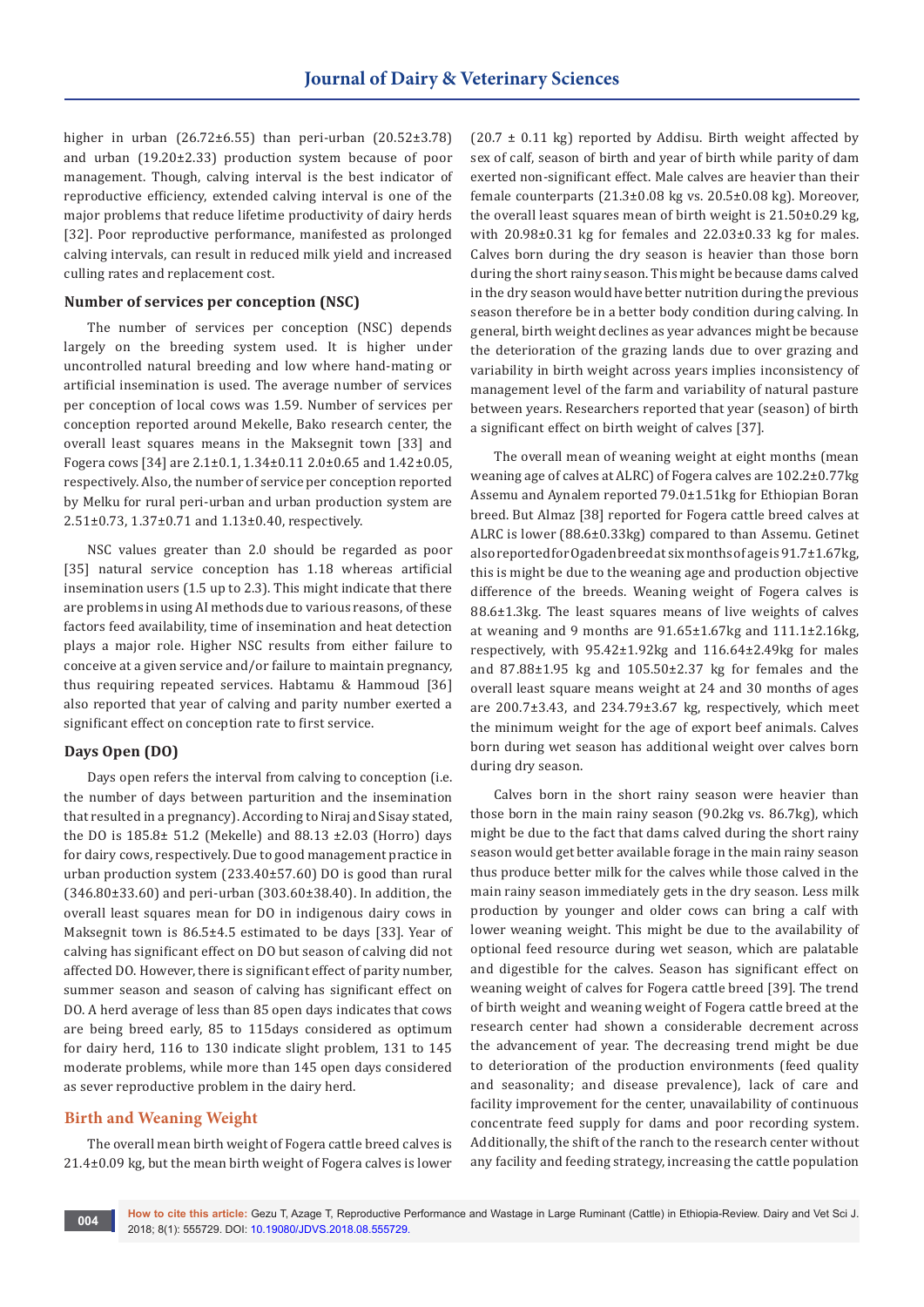trend and invasion of the grazing land by unpalatable weeds, and absence of strategic selection mechanism favors for the declining trend.

## **Factors Affecting Reproductive and Productive Performance of Dairy Cattle**

Factors affecting reproductive performance are associated to either to the management factors (such as methods of husbandry, feeding, estrus detection, semen handling and transition cow management) or to the cow factors (such as age, body condition score (BCS), post-parturient problem, disease events, milk yield, and genetics). The performance of animals depends not only on their genetic merits, but also on other factors such as nutrition, management, health, and environment. Genetic factors are likely to explain only a small proportion of variation in fertility within a population of cows and suggests the strong influence of environmental factors such as management decisions on the reproductive efficiency of dairy cows. There is strong evidence that reproductive performance has a negative relationship with milk production.

Report on delay on postpartum resumption of ovarian activity due to longer CFSI, poor expression of estrus by the cow, failure to detect estrus by herd attendant or both are also the major causes for poor reproduction performance. Absence of heat detection aids, improper AI technique, shortage of experienced inseminators, poor management (feeding, housing, and heat detection) of dairy cows and heifers and early embryonic mortality are the implicated factors on reproductive performance and poor AI efficiency of smallholder dairy cows and heifers [40]. The effect of year of calving and birth on reproductive performance of dairy cows could be attributed change in climatic condition during different seasons.

Nutrition has the major limiting impact on productive and reproductive performance in all animals. It also plays a major role on enhancing reproductive efficiency of dairy cows. Energy and protein are the major nutrients required in the greatest amounts and should be in the topmost priority to optimize reproduction in dairy cattle; but also, minerals and vitamins can't be neglected and must be optimum in the diet [41]. Hammoud stated, changes in feeding systems which occurred from year to another as well as to differences between years in the quantity and quality of forage availability have a significant effect in year of calving or birth on reproductive performance of dairy cows. Proper heat detection, feeding and postpartum reproduction management may reduce NSC, and hence there is a possibility of reduction in day's open and calving interval. The incidence dystocia retained foetal membranes clinical and subclinical metabolic disease, mastitis and abnormal displacement can have a significant impact on resumption of ovulation in dairy herds through their effects on uterine involution. Changes in management and environmental condition from year to another year delays age at first service and calving.

# **Reproductive Wastage and Reproductive Health Problem**

## **Reproductive Wastage**

Reproductive wastage is normally considered to cover all losses from mating to the first breeding of the offspring or death of a foetus, calf or cow between confirmed pregnancy diagnosis and weaning, and calculated as a percentage of pregnant cows. Reproductive wastage is caused by environmental, genetic, disease and management factors which operate with different severities and in different combinations. These factors interfere with ovulation, fertilization or implantation and during gestation and parturition. According to Amuanmuta reported for Fogera cattle, the overall mortality rate of  $4.9 \pm 1.3$ ,  $6.8 \pm 1.4$ ,  $7.3 \pm 1.7$ and  $10.1 \pm 2.0$  at the end of 30 days (neonatal period) 180, 240 (pre-weaning) and 360 days, respectively. Of the 640 total female cattle reproductive tracts examined in Sululta slaughterhouse, 28.9% uterus are found pregnant, 66.6% (426) are cyclic ovarian activities. Of the cycling cows, 7.5% are pregnants. 65.4% of the fetuses are at early (< 3 months), 30.3% are mid (3-6 months) and the rest 4.3% are at late (6 months) ages of pregnancies [42]. Also, the total number of pregnant cows slaughtered during the Hawassa municipality abattoir and Tula slaughter house is 92. Of the total pregnancies, 45.65% are found with early (first trimester), 30.43% are mid (second trimesters) and 23.91% are late stages (third trimesters). It is also found that the right ovaries have the highest physiological activities than the left ovaries and their percentage are 65.45% and 34.55% on the right and left, respectively [43].

#### **Reproductive health problem**



The effects of the disease on reproductive tract causing retained fetal membrane that usually leads to uterine infection and hence poor conception rate. The number of services per conception increases when cattle are repeatedly experience abortion, retained fetal membrane, dystocia and other reproductive health problems [44]. High prevalence of reproductive health problems is mastitis, abortion, repeat breeder, anestrus and RFM are the most prevalent problems of dairy cows in Borena zone [45]. In different parts of Ethiopia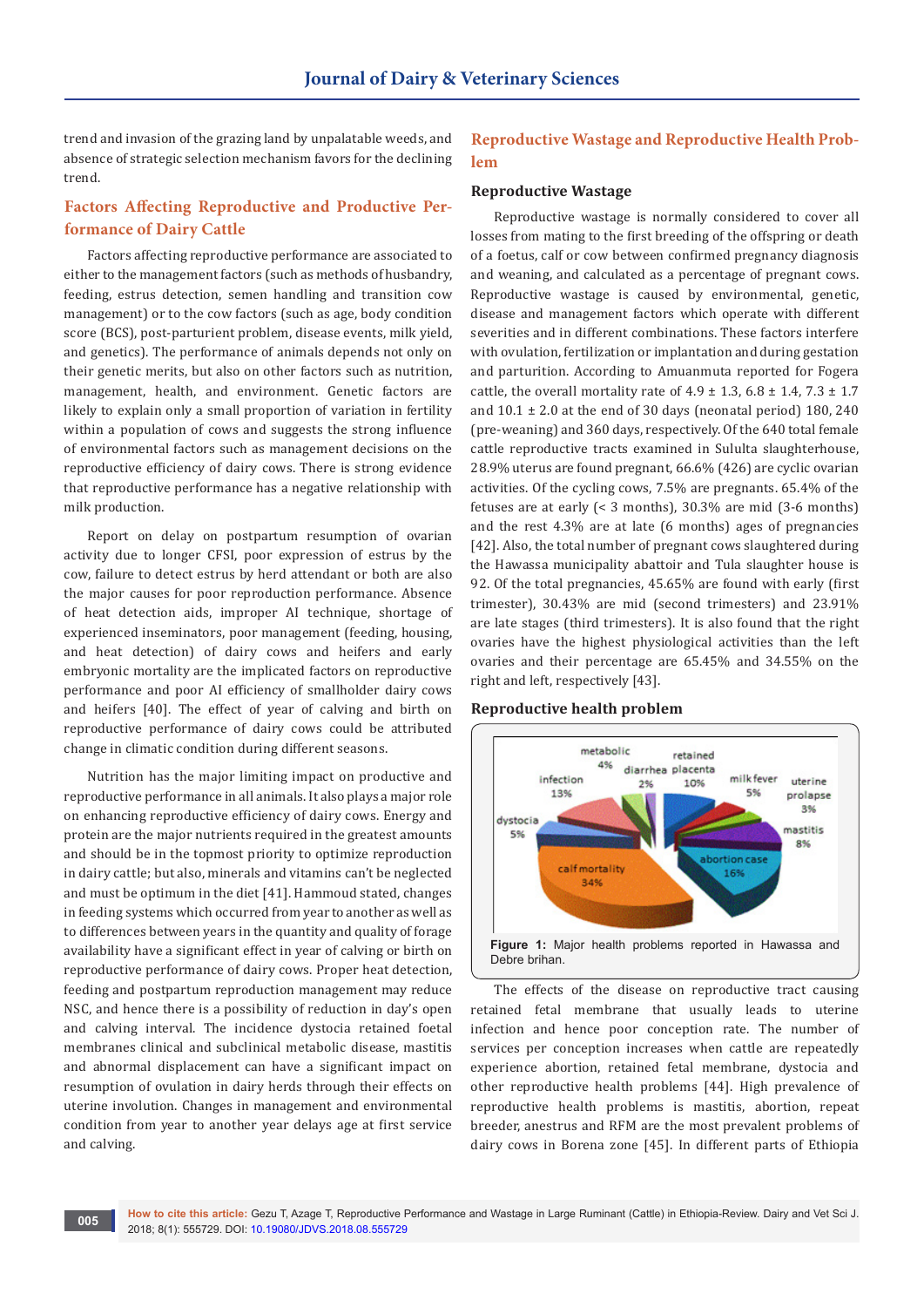indicated that 26.5% of cows examined has at least one of reproductive problems in and around Bedelle south west Ethiopia [46], and retrospective analysis of clinical data in central Ethiopia showed 44.3% of the cows has major prepartum and postpartum reproductive problems [47]. According to Bahlibi [48] reported, 51 (19.3%) affected with the major reproductive problems, of which repeat breeding (9.1%), anoestrus (4.2%) and abortion (3.8%) are the major reproductive problems in selected Tigray region. Also, the occurrence of reproductive problems in the same study areas are 26.7% repeat breeding, 20% anoestrus, 5.8% retained fetal membranes, 5.8% uterine prolapsed, 28.3% abortion and 26.7% testicular swelling (Figure 1). Gashaw [49] and Dawit and Ahmed also reported the prevalence of 33.59% and 40.25% of reproductive health problems of cows in Jimma town, south-west Ethiopia and Kombolcha, north-east Ethiopia, respectively.

Reproductive problems like retained placenta, uterine prolapse, milk fever, calf mortality, still birth, abortion, infection, dystocia and others. Calf mortality (34%) and abortion case (16%) receive high proportion among the reported problems followed by infectious diseases like blackleg, foot and mouth, foot abscess. Calves within 1-3 months of age showed relatively high proportion of mortality (42.3%), less than month (30.9%) and above 3 months (26.8%). Abebaw [50] reported, from the total of 396 dairy cows in-Jimma town, 33.59% (133) affected either with one or more reproductive health problems. Retained Fetal Membrane (RFM), mixed problems, dystocia and endometritis are found to be the major reproductive health problem. According to calf morbidity and mortality have short-term and longterm detrimental effects on performance of a dairy farm [51]. Moreover, according to Adane [52] in Hossana and peri-urban farms, repeat breeder, anoestrus, Retained Fetal membrane (RFM), and dystocia are the major reproductive health problems containing 13.08%, 12.06%, 7.18% and 5.9% prevalence rate respectively and other reproductive health problems observed with lower prevalence include vaginal prolapsed, abortion, mixed and uterine prolapsed having 3.44%, 2.56%, 1.03%, and 0.76% respectively.

Females mortality peaked at the end of the big rainy season (August-September) animals, 37%), in the opposite of bulls which peaked during the end of the dry season between April and June (1 out of 22 animals, 45%). Mortality peaked in calves aged 5 to 7 months (45%) and the main mortality peak is during the dry season (April-June) 45% followed by a second peak in September at the end of the dry season (15%) and a third in December [53]. Higher morbidity (77.8 %) and mortality (22.2 %,) is registered in calves below three months of age compared to 50 % and 16.7 %, respectively in calves above three months of age [54]. Among the diarrheic dairy calves, 68.4 % affected at the age of less than two months, followed by 26.3 % at the age of 2–4 months, and 5.3 % at the age of 4–6 months. Delayed first colostrum feeding led to increased morbidity and mortality (80.0 % and 40.0 %, respectively) compared to early colostrum

consumption (60.0 % and 10.0 %, respectively. The major reproductive health problems for Borana are mastitis (21.3%), abortion (12.2%), repeat breeder (10.3%), anestrus (10.3%) and retained fetal membrane (RFM; 7.6%; n=31/409). The rate of abortion increased with the increase in the stage of gestation.

## **Reproductive Performance Improvement in Dairy cattle**

Improving reproductive performance of dairy cows requires understanding of current performance, identifying challenges and opportunities with the causal factors, and subsequently creating sustainable options for overcoming the problems. In Ethiopia, there are extreme variations in livestock production systems, climate and access to services; success in breed improvement depends on flexibility. Therefore, breeding programs should be somehow flexible to be responsive to variable scenarios for future needs of the programs. For example, demands for the product type and quality can change with time and hence the program must respond to such changes. Management practices affect pregnancy success and reproductive performance of smallholder dairy cows. Apart from the conventional methods of evaluating reproductive performance, the introduction of evaluation parameters such as submission to service at the right time post-partum, pregnancy by day 200 and non-pregnancy by day 300 provide which are directly influenced by the management practices provide a useful evaluation alternative.

# **Effect of Climate Change on Large Ruminant Production and Productivity**

Climate change is a long-term shift in the statistics of the weather such as temperature, radiation, wind and rainfall characteristics of a region. Climate change has profound effect on livestock. The anticipated rise in temperature due to climate change is likely to aggravate the heat stress in livestock, adversely affecting their productive and reproductive performance. The predicted negative impact of climate change on agriculture would also adversely affect livestock production by aggravating the feed and fodder shortages. The livestock sector which will be a sufferer of climate change is itself a large source of methane emissions, an important greenhouse gas. The paper mainly reviews the contribution of livestock to climate change and impacts of climate change on livestock milk production, reproduction, livestock diseases and mitigation strategies to counteract climate change effects [55]. Livestock systems in developing countries are characterized by rapid change, driven by factors such as population growth, increases in the demand for livestock products as incomes rise, and urbanization [56]. Climate related hazards in Ethiopia include drought, floods, heavy rains, strong winds, frost, heat waves (high temperatures) and lightning [57]. Rainfall variability greatly influenced herd dynamics in terms of herd die-offs and lower birth rates, which also considerably affected milk production for household consumption [58].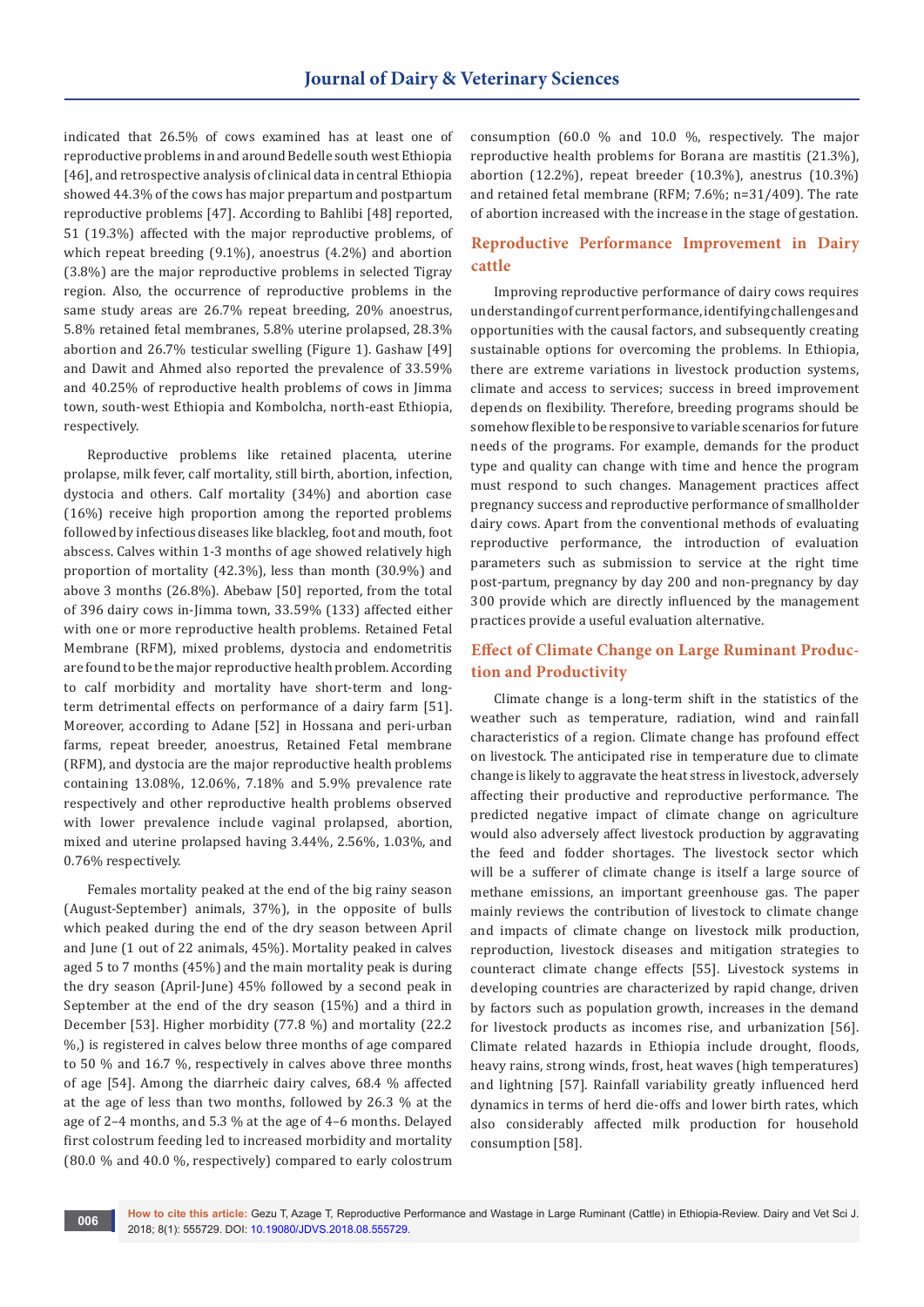Climate change and variability can severely constrain the productivity of pastoral herds by reducing water availability, forage production and quality, and hence the carrying capacity of rangelands. The risk of heavy livestock losses suffered during recurrent severe droughts associated with climate change and variability presents one of the most serious threats to pastoral livestock keepers [59]. On average, global temperatures will likely increase worldwide by 0.2 degrees per decade. There will be fluctuation in precipitation, increase in droughts and floods [60]. Livestock production systems may be affected in various ways, and changes in productivity are inevitable [61]. climate change affects the sector directly through temperature increases and shifts in rainfall amounts and patterns and through ecosystem changes, changes in crop yield, quality, and types, alter the distribution of animal diseases, and increased competition for resources indirectly. In Borana, Ethiopia showed that rainfall variability greatly influenced herd dynamics under the communal and ranch management in terms of herd die-offs and lower birth rates, which also considerably affected milk production for household consumption.

Droughts of the 1980s and 1990s caused 49% herd losses under the communal land use, while 57% of the cattle mortality under ranch management was attributed to droughts of the 1990 [62-65]. Cattle herd dynamics is strongly determined by rainfall variability in southern Ethiopia. Hygienic condition, feeding, housing and health management should be improved to minimize the occurrence of these problems and associated economic losses in the dairy farms. The reproductive problems according to their relative importance in and around Bedelle were Metritis 51 (16.9%), abortion 42 (13.9%), Retained Fetal Membrane (RFM) 26 (8.6%), dystocia 20 (6.6%), repeat breeding 9 (3%), anoestrous 5 (1.7%), prolapse (vaginal and uterine) 3 (1%) and 2 (0.65%), respectively [66,67].

## **Conclusion and Recommendation**

## **Conclusion**

98.59% (57.01million) of country cattle are local breeds and remaining are hybrid (1.19%) and exotic (0.14%) breed. Even though, Ethiopia has a huge livestock from the Africa, because of several problem like feed source shortage, high cost of concentrate feed, genetic potential, policy disease prevalence and lack of infrastructure, the productivity is too low. Reproductive performance of the breeding female is the single most important factor that is a prerequisite for sustainable dairy production system and influencing the productivity. In dairy sector, age at first service, age at first calving, calving interval, day's open, and number of services per conception are a crucial factor and influenced by management. The indigenous cattle of age at first service, age at first calving and calving interval is 34.4±2.28 to 56.16±7.56 months, 33.9 to 57.69±1.11months and 13.59±0.26 to 26.04 months, respectively. There is wastage of reproductive due to environmental, genetic, disease and management factors. So, to improve the productivity and production of native breeds,

detail understanding of current performance, identifying challenges and opportunities with the causal factors is important.

#### **Recommendation**

a. Should be improve genetic potential of native breeds though selection or breeding.

b. Awareness creation training for producers on heat detection, feeding and feed ration formulation, housing, record keeping and health care.

c. Creating linkage with Universities, Research Institutes Center, extension service, dairy cooperatives and NGOs for training, technology adoption transfer and dissemination.

d. Should be improve hygienic of dairy house and control those reproductive disease or economic importance disease particularly mastitis.

#### **References**

- 1. Solomon Mekuria (2016) Smallholder dairy farm management in Ethiopia: Status in Hawassa and Debrebrihan Cities. J Veterinar Sci Technol 7: 306.
- 2. [Fikirie Lobago, Merga Bekana H, Gustafsson, Kindahl H \(2007\)](https://www.ncbi.nlm.nih.gov/pubmed/17966269)  [Longitudinal observation on reproductive and lactation performances](https://www.ncbi.nlm.nih.gov/pubmed/17966269)  [of smallholder crossbred dairy cattle in Fitche, Oromia region, central](https://www.ncbi.nlm.nih.gov/pubmed/17966269)  [Ethiopia, Tropical Animal Health and Production 39: 395-403.](https://www.ncbi.nlm.nih.gov/pubmed/17966269)
- 3. [Sewalem, A, Miglior F, Kistemaker GJ, Sullivan P, Van Doormaal BJ](https://www.ncbi.nlm.nih.gov/pubmed/18349259)  [\(2008\) Relationship between reproduction traits and functional](https://www.ncbi.nlm.nih.gov/pubmed/18349259)  [longevity in Canadian dairy cattle. J Dairy Sci 91: 1660–1668.](https://www.ncbi.nlm.nih.gov/pubmed/18349259)
- 4. Zewdie wondatir (2010) Livestock production systems in relation with feed availability in the highlands and central Rift Valley, M.Sc. thesis submitted to the School of Animal and Range Sciences. School of Graduate Studies Haramaya University, Ethiopia.
- 5. [Hudson CD, Bradley AJ, Breen JE, Green MJ \(2012\) Associations between](https://www.ncbi.nlm.nih.gov/pubmed/22720926)  [udder health and reproductive performance in United Kingdom dairy](https://www.ncbi.nlm.nih.gov/pubmed/22720926)  [cows. Journal of Dairy Science 95: 3683-3697.](https://www.ncbi.nlm.nih.gov/pubmed/22720926)
- 6. Hammoud MH, El-Zarkouny SZ, Oudah EZM (2010) Effect of sire, age at first calving, season and year of calving and parity on reproductive performance of Friesian cows under semiarid conditions in Egypt. Archiva Zootechnica 13(1): 60-82.
- 7. Dawit Tesfaye, Ahmed Shamble (2013) Reproductive health problems of cows under different management systems in Kombolcha, Northeast Ethiopia. Advances in Biological Research 7: 104-108.
- 8. Benti AD, Zewdie W (2014) Major reproductive health problems of indigenous Borena cows in Ethiopia. Journal of Advanced Veterinary and Animal Research 1(4): 182-188.
- 9. Amuamuta A, Asseeged B, Goshu G (2006) Mortality analysis of Fogera calves and their Friesian crosses in Andassa Cattle Breeding and Improvement ranch, North West Ethiopia. Rev Med Vet 157: 525-529.
- 10. [Hunduma Dinka \(2013\) Major reproductive disorders of dairy cows](http://www.academicjournals.org/app/webroot/article/article1379604965_Dinka.pdf)  [in and around Asella town, Central Ethiopia. Journal of Veterinary](http://www.academicjournals.org/app/webroot/article/article1379604965_Dinka.pdf)  [Medicine and Animal Health 5\(4\): 113-117.](http://www.academicjournals.org/app/webroot/article/article1379604965_Dinka.pdf)
- 11. Azage Tegegne, Berhanu Gebremedhin, Dirk Hoekstra, Berhanu Belay, Yoseph Mekasha (2013) Smallholder dairy production and marketing systems in Ethiopia: IPMS experiences and opportunities for marketoriented development. Ethiopia.
- 12. Ulfina Galmessa, Jiregna Dessalegn, Alganesh Tola, Prasad S, Mulugeta Kebede (2013) Dairy Production Potential and Challenges in Western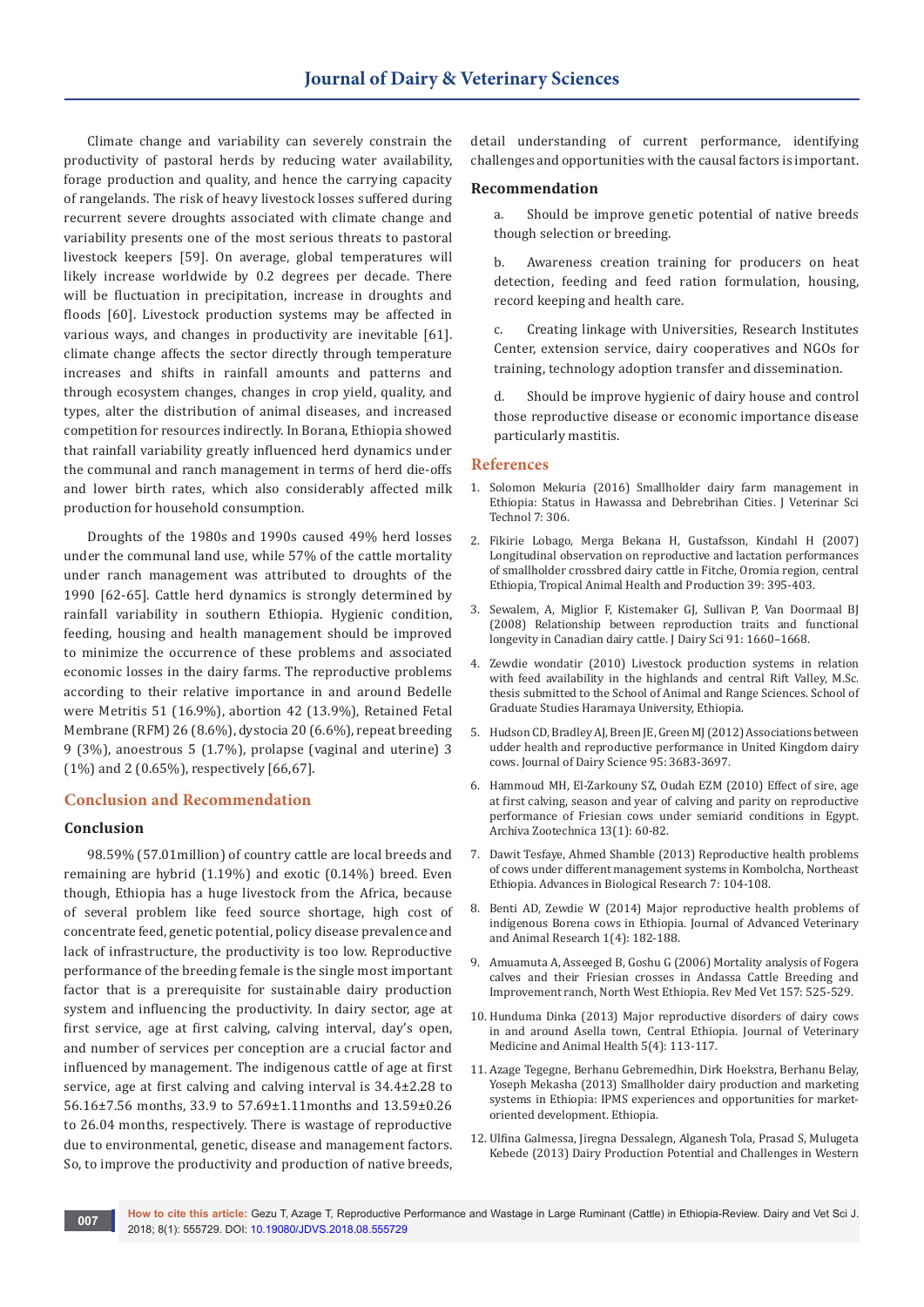Oromia Milk Value Chain, Oromia, Ethiopia. Journal of Agriculture and Sustainability. 2(1): 10-13.

- 13. Adebabay Kebede (2009) Characterization of milk production systems, marketing and on-farm evaluation of the effect of feed supplementation on milk yield and milk composition of cows at Bure District. MSc Thesis, Bahir Dar University, Ethiopia.
- 14. Zeru G, Lijalem T (2016) Production and Reproduction Performances of Local Dairy Cattle: In the Case of Rural Community of Wolaita Zone, Southern Ethiopia. J Fisheries Livest Prod 4: 176.
- 15. Asaminew Tassew (2007) Production, handling, traditional processing practices and quality of milk in Bahir Dar milk shed Area, Ethiopia. M.Sc. Thesis. Alemaya University, Ethiopia.
- 16. Melku muluye (2016) Milk production and reproductive performance of local and crossbreed dairy cows in selected districts of west Gojam zone, Amhara region, Ethiopia. MSc. Thesis. Bahir Dar University, Ethiopia. p. 42-61.
- 17. Mulugeta Ayalew, Belayeneh Asefa (2013) Reproductive and lactation performances of dairy cows in Chacha Town and nearby selected kebeles, North Shoa Zone, Amhara Region, Ethiopia. World Journal of Agricultural Sciences 1(1): 008-017.
- 18. Beriso K, Tamir B, Feyera T (2015) Characterization of smallholder cattle milk production system in Aleta Chukko District, Southern Ethiopia. J Adv Dairy Res 3: 132.
- 19. Kedija H (2008) Characterization of milk production system and opportunity for market orientation: A Case Study of Mieso District, Oromia Region, Ethiopia. MScThesis submitted to Haramaya University, Ethiopia.
- 20. Tadesse M, Thiengtham J, Pinyopummin A, Prasanpanich S (2010) Productive and reproductive performance of Holstein Friesian dairy cows in Ethiopia. Livestock research for rural development 22: 2.
- 21. Sisay Eshetu (2015) Productive and reproductive performance of dairy cows (Horro, Horro X Friesian and Horro X Jersey) At Bako Agricultural Research Center. M.Sc Thesis, Haramaya University, Dire Dewa, Ethiopia.
- 22. Ansari Lari M, Mojtaba K, Mohammad S, Hasan N (2010) Reproductive performance of Holstein dairy cows in Iran. Trop Anim Health Prod 42: 1277–1283.
- 23. [Chagas LM, Bass JJ, Blache D, Burke CR, Kay JK, et al. \(2007\) Invited](https://www.ncbi.nlm.nih.gov/pubmed/17699018)  [review: New perspectives on the roles of nutrition and metabolic](https://www.ncbi.nlm.nih.gov/pubmed/17699018)  [priorities in the sub fertility of high producing dairy cows. Journal of](https://www.ncbi.nlm.nih.gov/pubmed/17699018)  [Dairy Science 90: 4022–4032.](https://www.ncbi.nlm.nih.gov/pubmed/17699018)
- 24. Niraj Kumar, Yemane Abadi, Berihu Gebrekidan, Yohannes Hagos (2014) Productive and reproductive performance of local cows under farmer's management in and around Mekelle, Ethiopia. IOSR Journal of Agriculture and Veterinary Science (IOSR-JAVS) 7: 50-61.
- 25. [Yaniz J, Lopez-Gatius F, Bech-sabat G, Garcia-Ispierto I, Serrano B, et](https://www.ncbi.nlm.nih.gov/pubmed/18803755)  [al. \(2008\) Relationships between milk production, ovarian function](https://www.ncbi.nlm.nih.gov/pubmed/18803755)  [and fertility in high-producing dairy herds in north-eastern Spain.](https://www.ncbi.nlm.nih.gov/pubmed/18803755)  [Reproduction in Domestic Animals 4: 38–43.](https://www.ncbi.nlm.nih.gov/pubmed/18803755)
- 26. [Dobson H, Smith R, Royal M, Sheldon CK \(2007\) The high-producing](https://www.ncbi.nlm.nih.gov/pubmed/17688598)  [dairy cow and its reproductive performance. Reproduction in Domestic](https://www.ncbi.nlm.nih.gov/pubmed/17688598)  [Animals 2: 17–23.](https://www.ncbi.nlm.nih.gov/pubmed/17688598)
- 27. Ali T, Lemma A, Yilma T (2015) Effect of management practices on reproductive performance of smallholder dairy cattle. Austin J Vet Sci and Anim Husb 2(3): 1015.
- 28. Assemu Tesfa, Dilip Kumar, Solomon Abegaz, Getinet Mekuriaw, Tewodross Bimerew, et al. (2016) Growth and reproductive performance of Fogera cattle breed at Andassa Livestock Research Center. Livestock Research for Rural Development 28: 1.
- 29. Getinet M, Workneh A, Hegde BP (2009) Growth and reproductive performance of Ogaden cattle at Haramaya University, Ethiopia. Ethiopian Journal of Animal Production (EJAP) 9(1): 13-38.
- 30. Tewodros Bimerew (2008) Assessment of productive and reproductive performance of indigenous and crossbred cattle under smallholder management system in North Gondar, Amhara Region. MSc. Thesis; Mekele University, Ethiopia pp. 136.
- 31. [Dessalegn Genzebu, Berhan Tamir, Gebreyohannes Berhane \(2016\)](https://www.ijarbs.com/pdfcopy/feb2016/ijarbs18.pdf)  [Study of reproductive and production performance of cross breed](https://www.ijarbs.com/pdfcopy/feb2016/ijarbs18.pdf)  [dairy cattle under smallholder's management system in Bishoftu and](https://www.ijarbs.com/pdfcopy/feb2016/ijarbs18.pdf)  [Akaki Towns. Int J Adv Res. Biol Sci 3\(2\): 118-123.](https://www.ijarbs.com/pdfcopy/feb2016/ijarbs18.pdf)
- 32. Belay Duguma, Yisehak Kechero, Janssens GPJ (2012) Productive and Reproductive Performance of Zebu X Holstein-Friesian Crossbred Dairy Cows in Jimma Town, Oromia, Ethiopia. Global Veterinaria 8 (1): 67-72.
- 33. Tadele Alemayehu and Nibret Moges (2014) Study on reproductive performance of indigenous dairy cows at small Holder Farm Conditions in and Around Maksegnit Town. Global Veterinaria 13(4): 450-454.
- 34. Assemu Tesfa, Dilip Kumar, Solomon Abegaz, Getinet Mekuriaw (2016) Evaluations of Reproductive Performances of Fogera Cattle Breed in Selected Districts of Amhara Region, Ethiopia. International Journal of Pharma Medicine and Biological Sciences 5: 1.
- 35. FAO (2015) Measures of reproductive performance.
- 36. [Habtamu L, Kelay B, Desie S \(2010\) Study on the reproductive](https://www.ajol.info/index.php/evj/article/view/63869)  [performance of Jersey cows at Wolaita Sodo dairy farm. Southern](https://www.ajol.info/index.php/evj/article/view/63869)  [Ethiopia, Ethiopia. Vet J 14 \(1\): 53-70.](https://www.ajol.info/index.php/evj/article/view/63869)
- 37. Aynalem Haile, Workneh Ayalew, Noah Kebede, Tadelle Dessie, Azage Tegegne (2011) Breeding strategy to improve Ethiopian Boran cattle for meat and milk production. IPMS (Improving Productivity and Market Success) of Ethiopian Farmers Project Working Paper 26. Nairobi, Kenya, ILRI.
- 38. Almaz Bekele (2012) Genetic parameter estimation of growth and reproduction traits of Fogera cattle at Metekel ranch, Amhara region, Ethiopia. MSc Thesis submitted to Bahir Dar University college of Agriculture and environmental science, Bahir Dar, Ethiopia.
- 39. Melaku M, Zeleke M, Getinet M, Mengistie T (2011) Reproductive Performances of Fogera Cattle at Metekel Cattle Breeding and Multiplication Ranch, North West Ethiopia. J Anim Feed Res 1(3): 99- 106.
- 40. Mekonnen T, Bekana M, Abayneh T (2010) Reproductive performance and efficiency of artificial insemination smallholder dairy cows/heifers in and around Arsi-Negelle, Ethiopia. Livestock Research for Rural Development 22: 3.
- 41. Bindari-Raj Y, Sulochana S, Nabaraj S, Tara-Nath G (2013) Effects of nutrition on reproduction- A review. Advances in Applied Science Research. 4(1): 421-429.
- 42. Simenew K, Bekana M, Fikire L, Tilahun Z, Wondu M (2011) Major gross reproductive tract abnormalities in female cattle slaughtered at Sululta slaughterhouse in Ethiopia. Global Veterinaria 6(6): 506-513.
- 43. [Berhanu Mekibib, Techan Desta, Dawit Tesfaye \(2013\) Gross](https://academicjournals.org/journal/JVMAH/article-abstract/E1C0B0D3775)  [pathological changes in the reproductive tracts of cows slaughtered at](https://academicjournals.org/journal/JVMAH/article-abstract/E1C0B0D3775)  [two abattoirs in Southern Ethiopia. Journal of Veterinary Medicine and](https://academicjournals.org/journal/JVMAH/article-abstract/E1C0B0D3775)  [Animal Health 5\(2\): 46-50.](https://academicjournals.org/journal/JVMAH/article-abstract/E1C0B0D3775)
- 44. [Hagos Asgedom, Delesa Damena, Reta Duguma \(2016\) Seroprevalence](https://www.ncbi.nlm.nih.gov/pubmed/27386300)  of bovine brucellosis and associated risk factors in and around Alage [district, Ethiopia. Springer Plus 5: 851.](https://www.ncbi.nlm.nih.gov/pubmed/27386300)
- 45. Ararsa Duguma, Wubishet Zewdie (2014) Major reproductive health problems of indigenous Borena cows in Ethiopia. J Adv Vet Anim Res 1(4): 182-188.